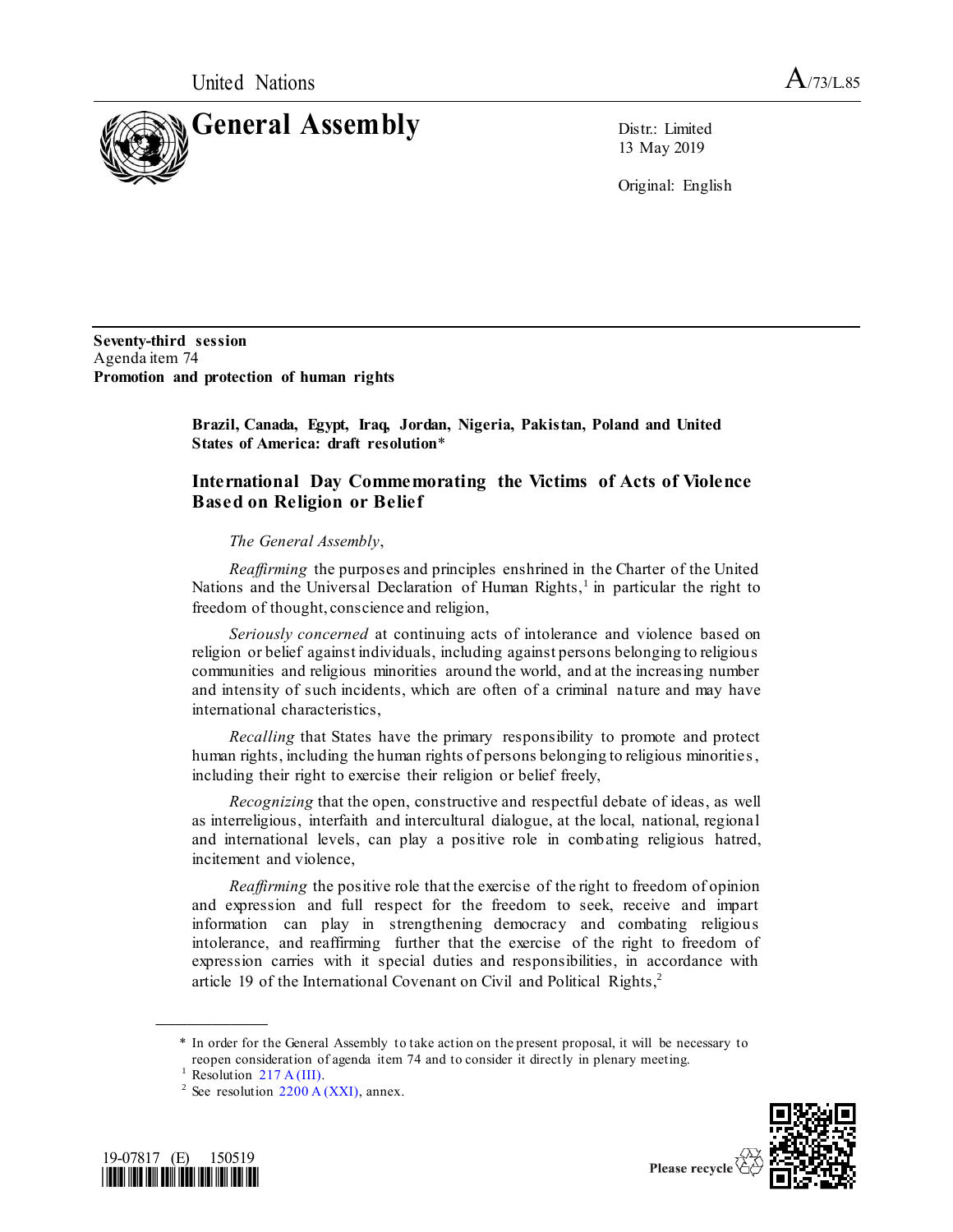*Emphasizing* that freedom of religion or belief, freedom of opinion and expression, the right to peaceful assembly and the right to freedom of association are interdependent, interrelated and mutually reinforcing, and stressing the role that these rights can play in the fight against all forms of intolerance and of discrimination based on religion or belief,

*Emphasizing also* that States, regional organizations, national human rights institutions, non-governmental organizations, religious bodies, the media and civil society as a whole have an important role to play in promoting tolerance and respect for religious and cultural diversity and in the universal promotion and protection of human rights, including freedom of religion or belief,

*Acknowledging* the positive contribution of individuals and of relevant civil society organizations to the promotion of interreligious and intercultural dialogue, understanding and the culture of peace,

*Noting* the cooperation between the United Nations and regional and other organizations in the promotion of interreligious and intercultural dialogue, and noting also the work of the United Nations Alliance of Civilizations in promoting intercultural dialogue in this respect,

*Strongly condemning* continuing violence and acts of terrorism targeting individuals, including persons belonging to religious minorities, on the basis of or in the name of religion or belief, and underlining the importance of a comprehensive and inclusive community-based preventive approach, involving a wide set of actors, including civil society and religious communities,

*Reaffirming its unequivocal condemnation* of all acts, methods and practices of terrorism and violent extremism conducive to terrorism, in all its forms and manifestations, wherever and by whomsoever committed, regardless of their motivation,

*Reiterating* that terrorism and violent extremism as and when conducive to terrorism, in all its forms and manifestations, cannot and should not be associated with any religion, nationality, civilization or ethnic group,

*Strongly deploring* all acts of violence against persons on the basis of their religion or belief, as well as any such acts directed against their homes, businesses, properties, schools, cultural centres or places of wors hip, as well as all attacks on and in religious places, sites and shrines that are in violation of international law,

*Recognizing* that working together to enhance the implementation of existing legal regimes that protect individuals against discrimination and hate crimes , increasing interreligious, interfaith and intercultural efforts and expanding human rights education are important first steps in combating incidents of intolerance, discrimination and violence against individuals on the basis of religion or belief,

*Recognizing also* the importance of providing victims of acts of violence based on religion or belief and members of their families with appropriate support and assistance in accordance with applicable law,

1. *Decides* to designate 22 August as the International Day Commemorating the Victims of Acts of Violence Based on Religion or Belief;

2. *Invites* all Member States, relevant organizations of the United Nations system and other international and regional organizations, as well as civil so ciety, including non-governmental organizations, individuals and the private sector, to observe the International Day in an appropriate manner;